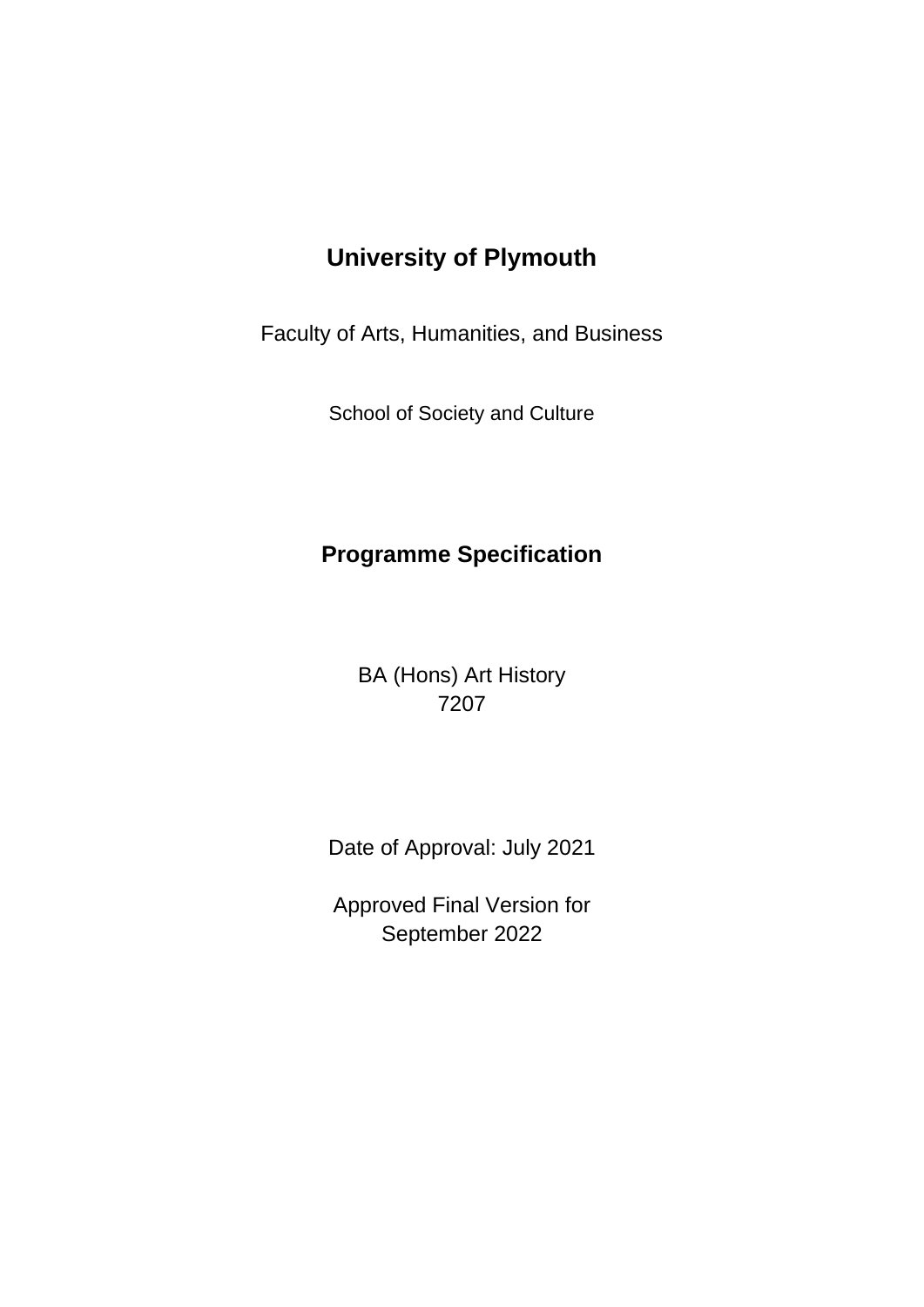**1. BA**

|    | <b>Final award title:</b>                                | <b>BA (Hons) Art History</b>                     |
|----|----------------------------------------------------------|--------------------------------------------------|
|    | Level 5 Intermediate award title(s):                     | Diploma in Higher Education                      |
|    | Level 4 Intermediate award title(s):                     | Certificate in Higher Education                  |
|    | <b>UCAS code:</b><br><b>HECOS code:</b>                  | V350<br>100306                                   |
| 2. | <b>Awarding Institution:</b><br>Teaching institution(s): | University of Plymouth<br>University of Plymouth |
| 3. | <b>Accrediting body(ies):</b>                            | N/A                                              |
|    | Date of re-accreditation:                                | N/A                                              |

#### **4. Distinctive Features of the Programme and the Student Experience**

- **Experientail Learning and Field Trips:** across all stages of the programme students have the opportunity to travel to local, regional, national, and international museums and galleries. In Stage 2 or 3 an International Field Trip module provides an intensive study of a particular city's art and visual culture. The emphasis in these modules is upon sustained, first-hand interrogation of artefacts, buildings and environments through both staff-led visits and private study. Such activities build student confidence and contribute to the researchinformed study-skills assessed in the stage 3 dissertation. Across the whole programme, this experiential learning helps with student induction and retention, brings our course in line with others across the country, and fosters student ambition to go on to postgraduate research or to employment in the museum and galleries sector.
- **Work-Placement:** during the Fieldwork modules, students have the opportunity to study a variety of exhibition spaces. The Stage Three module ARH6006 Working with Culture exemplifies the work we do in introducing students to the galleries and museums of the region, encouraging them to become stake-holders in the cultural life of the South West and beyond. Placements include The Levinsky Gallery, The BOX, KARST Gallery in Plymouth, the Royal Albert Memorial Museum, Exeter (RAMM), National Trust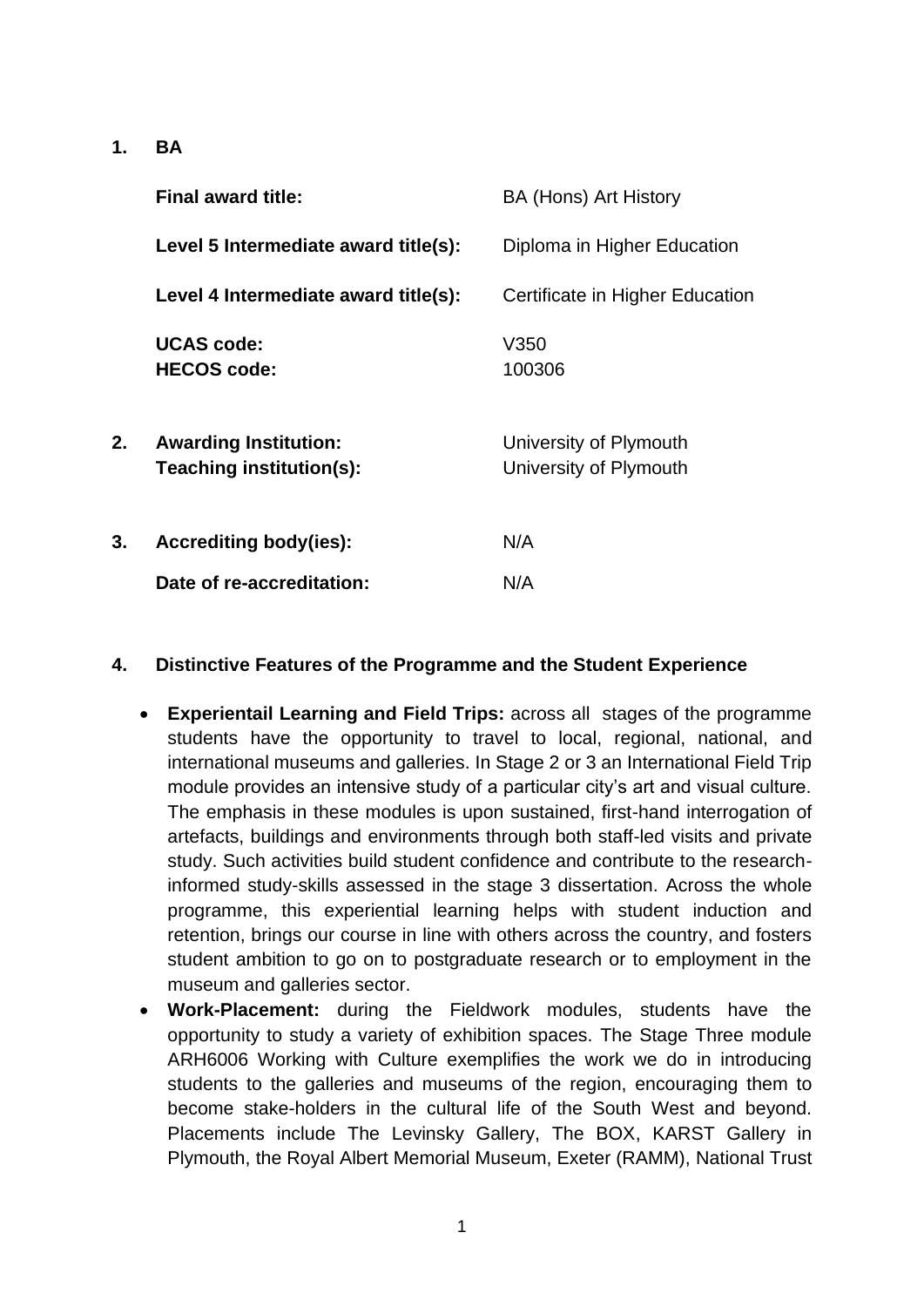houses in the region, The National Gallery, Victoria Miro and The Philip Mould Company in London.

- **Widening Participation:** our Widening Participation agenda follows the Faculty-wide model for best practice: an annual series of Art History lectures for the Arts Institute; an annual summer school or taster days for local schools and colleges. Our record of events in this area has highlighted the continuing attractiveness of Art History topics for a public or a schools audience, as well as providing a tangible boost to recruitment. Art History also has a strong record of recruiting mature students, many of whom return to study after a first career in other areas, including school teaching, the police and community nursing.
- **Research-Informed Teaching:** a significant proportion of the modules are based on our research. This provides our students with the opportunity to learn from academics whose work is well respected in the field (as evidenced by REF results) and to move away from reliance on a textbook approach to study. We emphatically reject the idea of UG students being treated as passive recipients of our research interests. Instead, our aim is to equip all our UG students with the research skills suitable for that level of study.
- **Assessment by Coursework:** In contrast to other Art History programmes in the South of the UK (see the Marketing Report and Art History Competitor Summary), our degree is assessed 100% by coursework. This distinguishes us and is a particular draw for those students who feel they do not perform well in examination conditions. Our tutorial system and our relatively small size enables us to support students at all stages of their coursework preparations.

# **5. Relevant QAA Subject Benchmark Group(s)**

QAA Subject Benchmark for [History of Art, Architecture and Design](https://www.qaa.ac.uk/quality-code/subject-benchmark-statements?indexCatalogue=document-search&searchQuery=Art%20History&wordsMode=AllWords) (2019)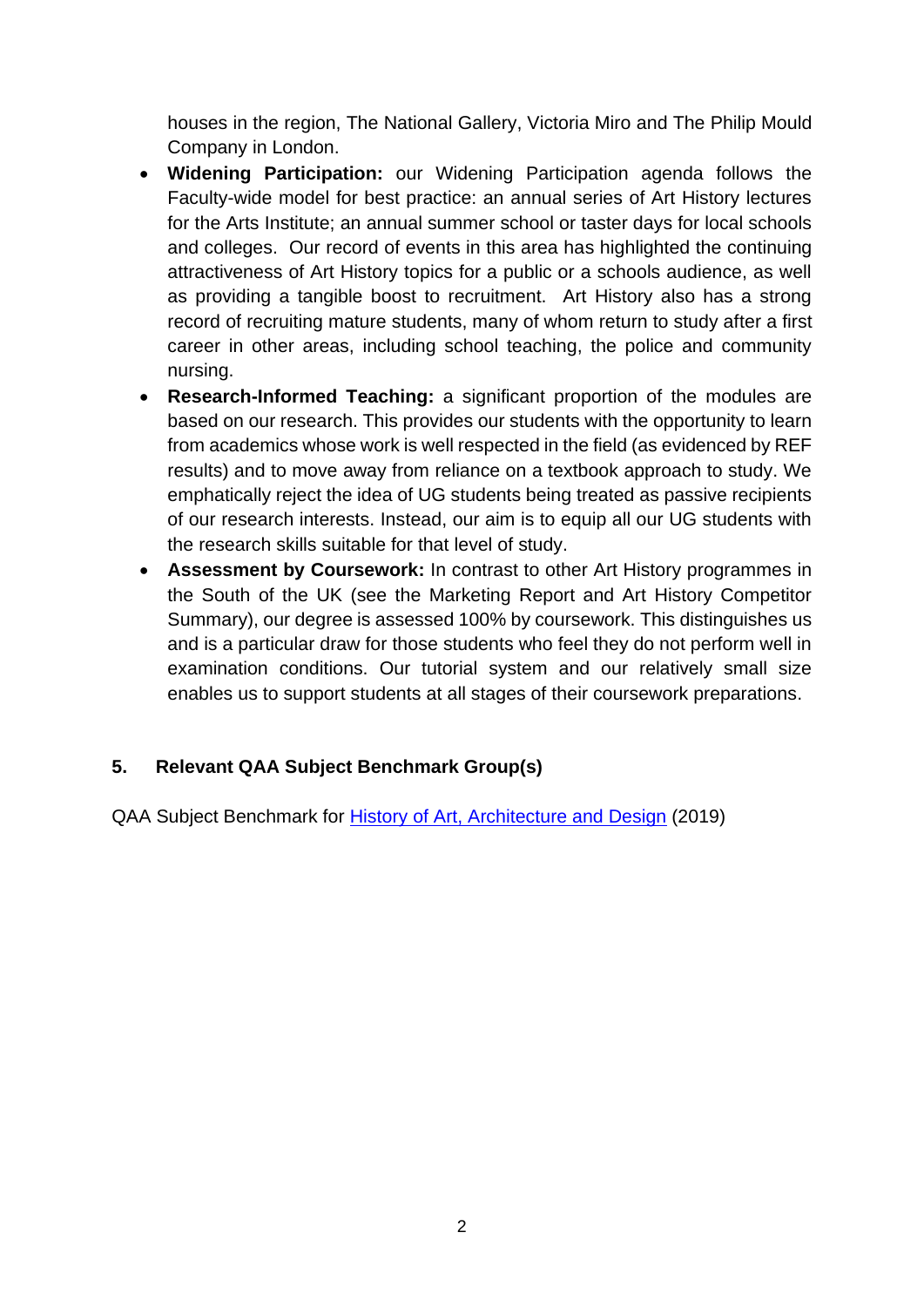# **6. Programme Structure**

| Level 4                                      |                                      |  |  |  |  |  |  |  |  |  |  |  |
|----------------------------------------------|--------------------------------------|--|--|--|--|--|--|--|--|--|--|--|
| Semester 1                                   | Semester 2                           |  |  |  |  |  |  |  |  |  |  |  |
| ARH4003                                      | ARH4005                              |  |  |  |  |  |  |  |  |  |  |  |
| Introduction to Art History & Visual Culture | <b>Cultural Practices in Context</b> |  |  |  |  |  |  |  |  |  |  |  |
| 20 Credits                                   | 20 Credits                           |  |  |  |  |  |  |  |  |  |  |  |
| ARH4002                                      | <b>HIS4006</b>                       |  |  |  |  |  |  |  |  |  |  |  |
| Modernisms & Modernities                     | <b>History and Heritage</b>          |  |  |  |  |  |  |  |  |  |  |  |
| 20 Credits                                   | 20 credits                           |  |  |  |  |  |  |  |  |  |  |  |
| ARH4001                                      | ARH4004                              |  |  |  |  |  |  |  |  |  |  |  |
| Lives & Afterlives of Renaissance Artists    | Image of the Artist                  |  |  |  |  |  |  |  |  |  |  |  |
| 20 Credits                                   | 20 Credits                           |  |  |  |  |  |  |  |  |  |  |  |

| Level 5                                                                                       |                                                 |  |  |  |  |  |  |  |  |  |  |  |
|-----------------------------------------------------------------------------------------------|-------------------------------------------------|--|--|--|--|--|--|--|--|--|--|--|
| Semester 1                                                                                    | Semester 2                                      |  |  |  |  |  |  |  |  |  |  |  |
|                                                                                               | <b>SSC500</b>                                   |  |  |  |  |  |  |  |  |  |  |  |
|                                                                                               | Stage 2 Placement Year Preparation              |  |  |  |  |  |  |  |  |  |  |  |
|                                                                                               | 0 Credits                                       |  |  |  |  |  |  |  |  |  |  |  |
| ARH5001                                                                                       | ARH5005                                         |  |  |  |  |  |  |  |  |  |  |  |
| <b>Collecting &amp; Exhibiting Cultures</b>                                                   | <b>International Field Trip</b>                 |  |  |  |  |  |  |  |  |  |  |  |
| 20 Credits                                                                                    | 20 Credits                                      |  |  |  |  |  |  |  |  |  |  |  |
| The below two core modules alternate each                                                     | The below two core modules alternate each       |  |  |  |  |  |  |  |  |  |  |  |
| year:                                                                                         | year:                                           |  |  |  |  |  |  |  |  |  |  |  |
| ARH5003<br>Art After 1950: Abstract Expressionism to a<br>'Black Arts Movement'<br>20 Credits | ARH5006<br>Victorian Values<br>20 Credits       |  |  |  |  |  |  |  |  |  |  |  |
| ARH5004                                                                                       | <b>ARH5007</b>                                  |  |  |  |  |  |  |  |  |  |  |  |
| Decolonizing Modernism: Art 1890-1940                                                         | Regimes and Revolutions in European Art         |  |  |  |  |  |  |  |  |  |  |  |
| 20 Credits                                                                                    | 20 Credits                                      |  |  |  |  |  |  |  |  |  |  |  |
| <b>Choose one:</b>                                                                            | <b>Choose one:</b>                              |  |  |  |  |  |  |  |  |  |  |  |
| <b>Specialism Module Elective</b><br>20 Credits                                               | <b>Specialism Module Elective</b><br>20 Credits |  |  |  |  |  |  |  |  |  |  |  |

| <b>Optional Placement Year</b>               |                   |  |  |  |  |  |  |  |  |  |  |
|----------------------------------------------|-------------------|--|--|--|--|--|--|--|--|--|--|
| Semester 1                                   | <b>Semester 2</b> |  |  |  |  |  |  |  |  |  |  |
| SSC600                                       |                   |  |  |  |  |  |  |  |  |  |  |
| School of Society and Culture Placement Year |                   |  |  |  |  |  |  |  |  |  |  |
| 0 Credits                                    |                   |  |  |  |  |  |  |  |  |  |  |

| Level 6    |                     |  |  |  |  |  |  |  |  |  |  |
|------------|---------------------|--|--|--|--|--|--|--|--|--|--|
| Semester 1 | <b>Semester 2</b>   |  |  |  |  |  |  |  |  |  |  |
|            | ARH6001             |  |  |  |  |  |  |  |  |  |  |
|            | <b>Dissertation</b> |  |  |  |  |  |  |  |  |  |  |
|            | 40 Credits          |  |  |  |  |  |  |  |  |  |  |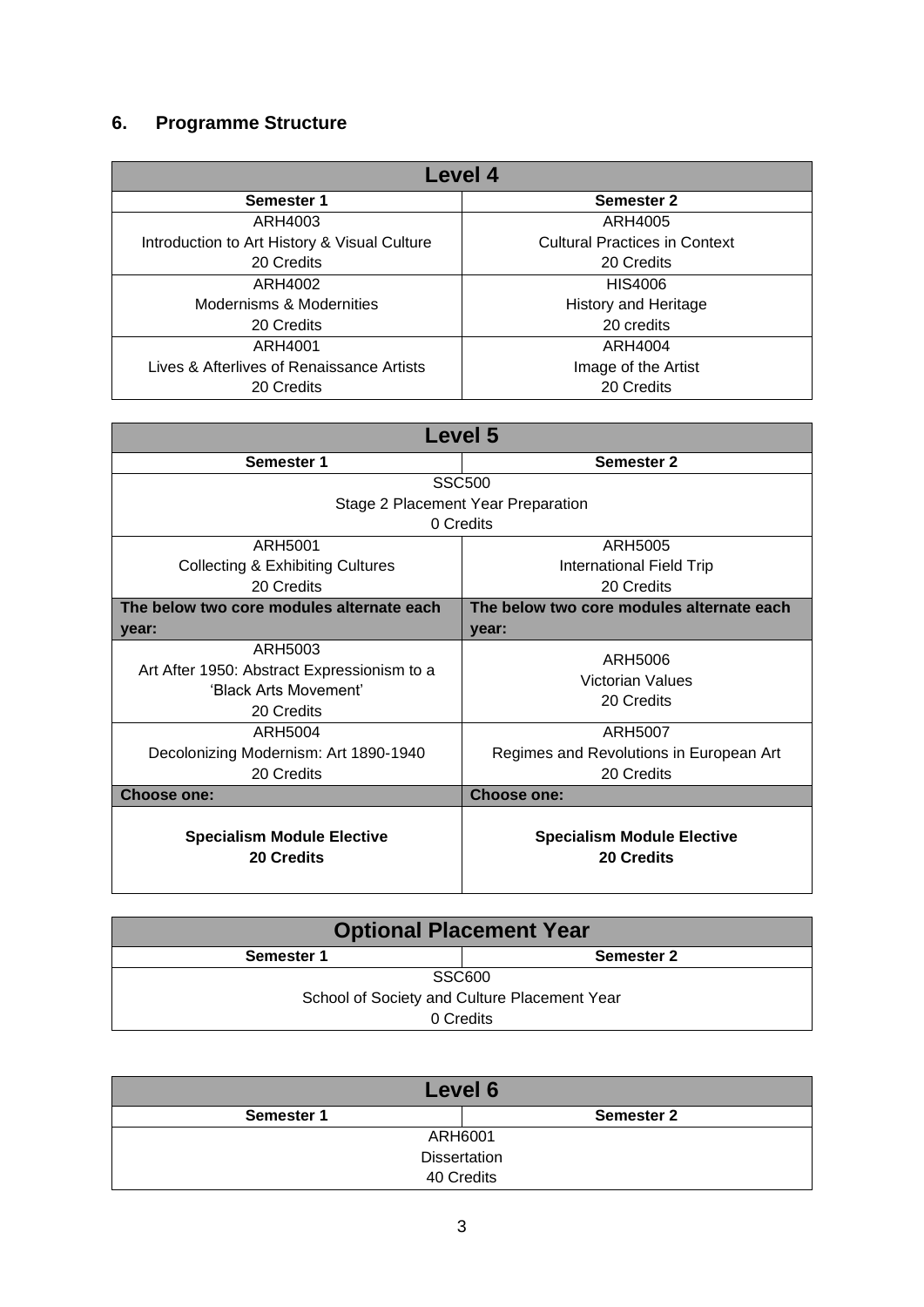| The below two modules alternate each year:                                                    | The below two modules alternate each year:                |  |  |  |  |  |
|-----------------------------------------------------------------------------------------------|-----------------------------------------------------------|--|--|--|--|--|
| ARH6003<br>Art After 1950: Abstract Expressionism to a<br>'Black Arts Movement'<br>20 Credits | ARH6005<br>Victorian Values<br>20 Credits                 |  |  |  |  |  |
| ARH6004                                                                                       | ARH6007                                                   |  |  |  |  |  |
| Decolonizing Modernism: Art 1890-1940<br>20 Credits                                           | Regimes and Revolutions in European Art<br>20 Credits     |  |  |  |  |  |
| <b>Choose one:</b>                                                                            | <b>Choose one from:</b>                                   |  |  |  |  |  |
| <b>Specialism Module Elective</b>                                                             | ARH6006                                                   |  |  |  |  |  |
| <b>20 Credits</b>                                                                             | Working with Culture: Professional Development<br>Project |  |  |  |  |  |
|                                                                                               | ANT6005                                                   |  |  |  |  |  |

#### **Specialism Modules**

All undergraduate programmes in the School of Society and Culture have been designed to enable students to personalise their degree through a wide assortment of optional modules. These allow students to study more topics related to their core degree or branch out and explore up to three modules from other disciplines across the School. This flexibility starts in the second year, with students being able to choose one module from within cross-school elective pools at level 5 semester 1, level 5 semester 2, and level 6 semester 1. These are marked by the term *Specialism Module* in the programme structure above.

Students can elect to take any combination of modules from the three cross-school elective pools, and options will always be available from their core degree subject. However, students who complete three modules from another discipline will have the choice of graduating with that discipline as a specialism on their certificate: BA (Hons) Art History with <specialism>. The School offers modules in the following areas:

- 
- 
- Art History Law
- Computing Music
- Creative Writing Musical Theatre
- Criminology Politics
- 
- 
- English
- Acting History
- Anthropology International Relations
	-
	-
	-
	-
- Dance Policing and Security Management
	- Drama Sociology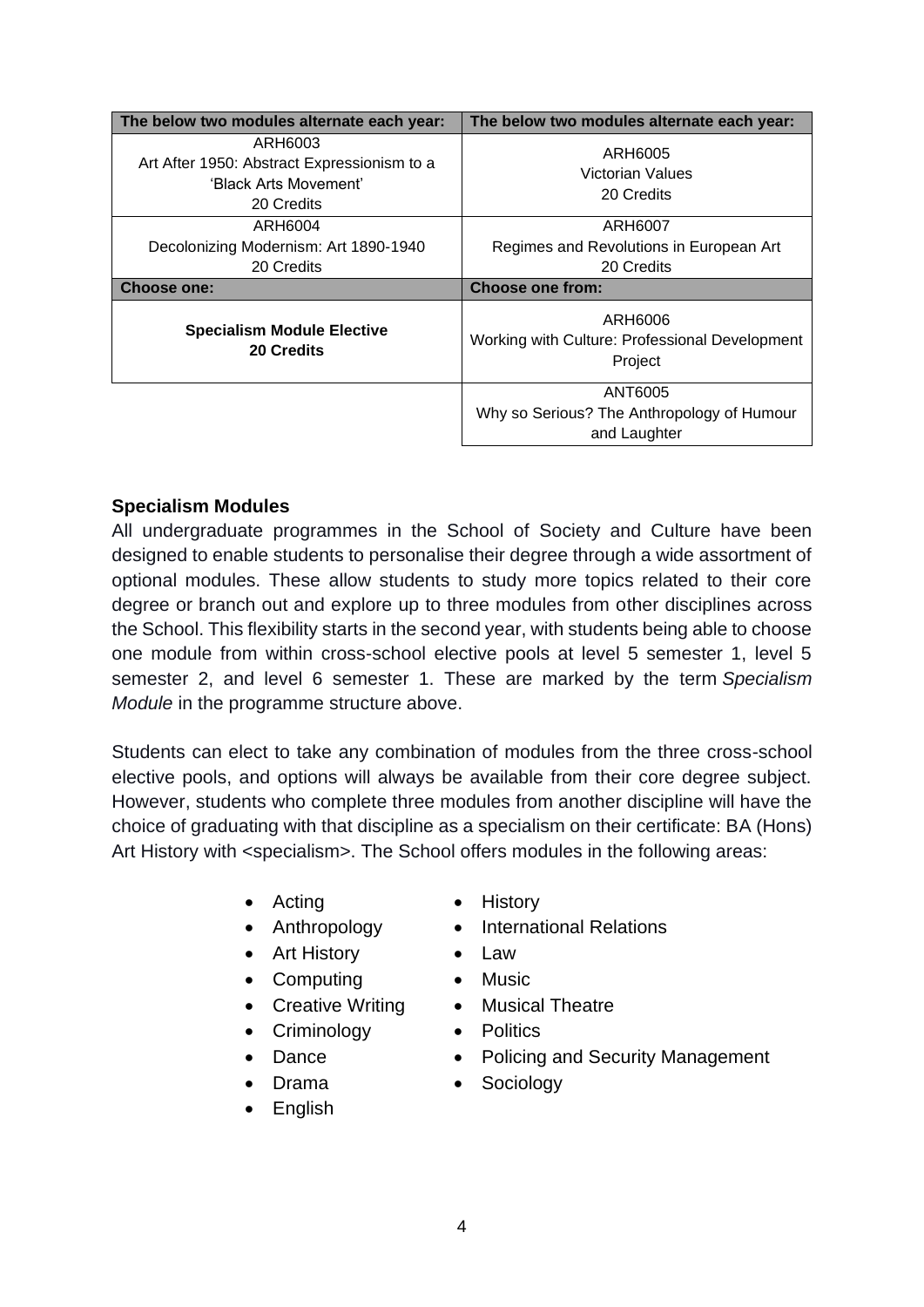A list of available specialism modules and their associated learning outcomes can be found in the School of Society and Culture's Specialism Specification and on the programme's webpage.

# **7. Programme Aims**

The programme aims to:

- Provide students with a knowledge and understanding of the prominent position, throughout history, of art and visual culture.
- Provide students with the necessary theoretical and practical tools to approach art practice and the history of art and visual culture.
- Encourage students to interrogate the cultural, political and social import of art and visual culture.
- Facilitate students to undertake independent research using primary and secondary sources.
- Facilitate students to undertake fieldwork on supervised visits to the galleries and museums of the region and beyond.
- Facilitate the inculcation of skills in visual literacy and visual analysis by offering opportunities in which students engage directly with artefacts and other forms of visual culture.
- Provide students with the ability to communicate arguments and ideas in written formats.
- Provide students with a range of skills appropriate to employment and lifelong learning.

# **8. Programme Intended Learning Outcomes**

# **8.1. Knowledge and understanding**

On successful completion graduates should have developed:

- 1. Detailed knowledge of a number of major theories in Art History and an awareness of how to apply them appropriately.
- 2. An awareness of the implications of the wide social interpretative implications of Art History and an ability to debate issues in relation to more general ethical perspectives.

# **8.2. Cognitive and intellectual skills**

On successful completion graduates should have developed the skills to: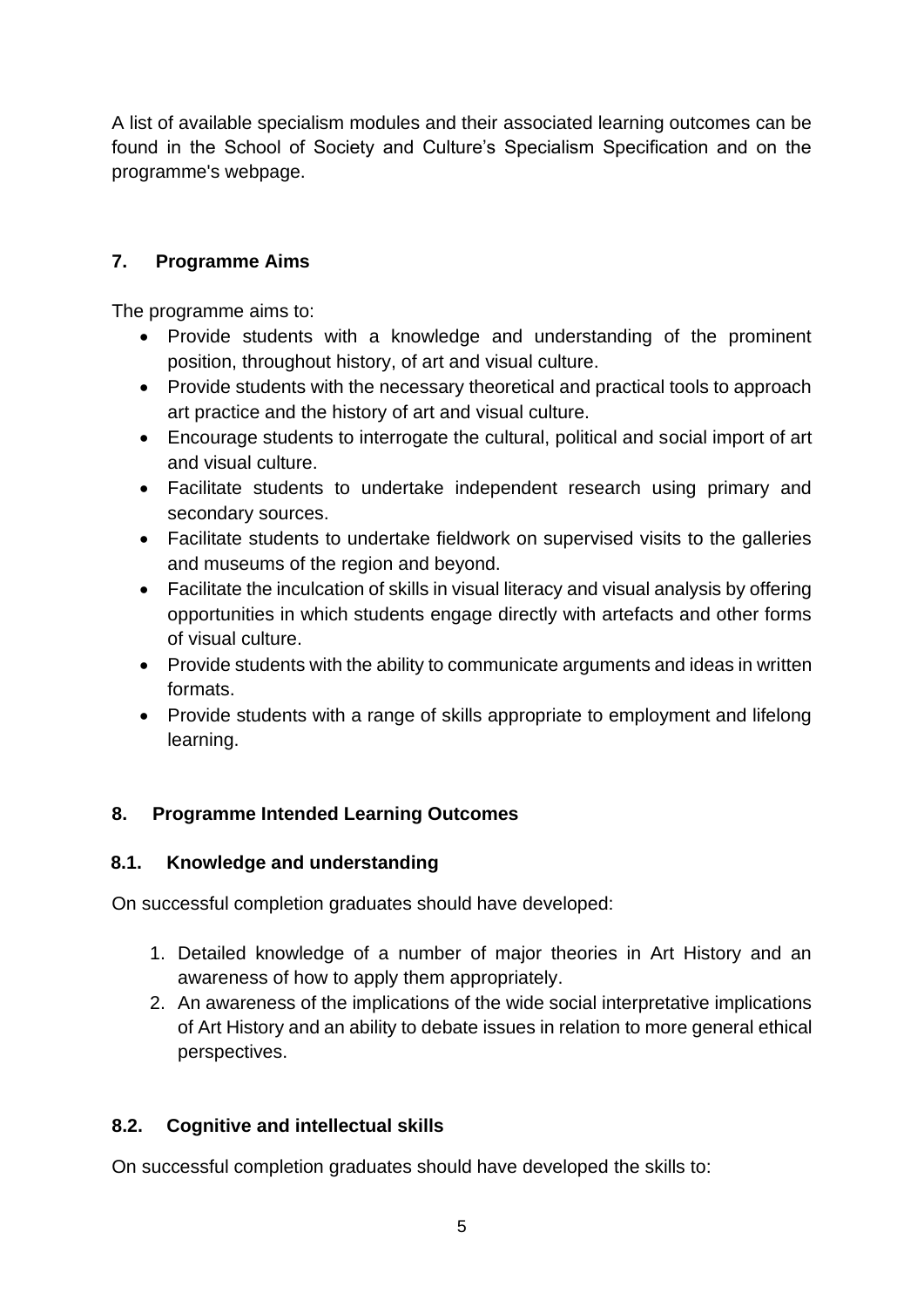- 1. Analyse a rage of information with minimum guidance using given art historical principles.
- 2. Reformat a range of ideas and information towards a given purpose
- 3. Select appropriate techniques of evaluation and can evaluate the relevance and significance of the data collected.
- 4. Identify key problems and choose appropriate methods for their resolution.

#### **8.3. Key and transferable skills**

On successful completion graduates should have developed the ability to:

- 1. Communicate the results of their study/work accurately and reliably, and with structured and coherent arguments.
- 2. Interact effectively within a team/learning group, giving and receiving information/ideas.
- 3. Manage learning using art history resources.
- 4. Evaluate own strengths and weaknesses, challenge received opinion.
- 5. Select appropriate data from a range of sources and develop appropriate research strategies.
- 6. Identify key issues/problems and choose appropriate tools/methods for their resolution.

#### **8.4. Employment related skills**

On successful completion graduates should have developed the ability to:

- 1. Undertake further training and develop new skills within a structured and managed environment.
- 2. Demonstrate the hybrid and transferable skills necessary to work across sectors, exercise personal responsibility, and use feedback to improve performance.

#### **8.5. Practical skills**

On successful completion graduates should have developed:

- 1. Ability to act with increasing autonomy, with reduced need for supervision and direction, within defined guidelines.
- 2. The ability to make effective use of IT for research and communication.

#### **9. Admissions Criteria, including APCL, APEL and Disability Service arrangements**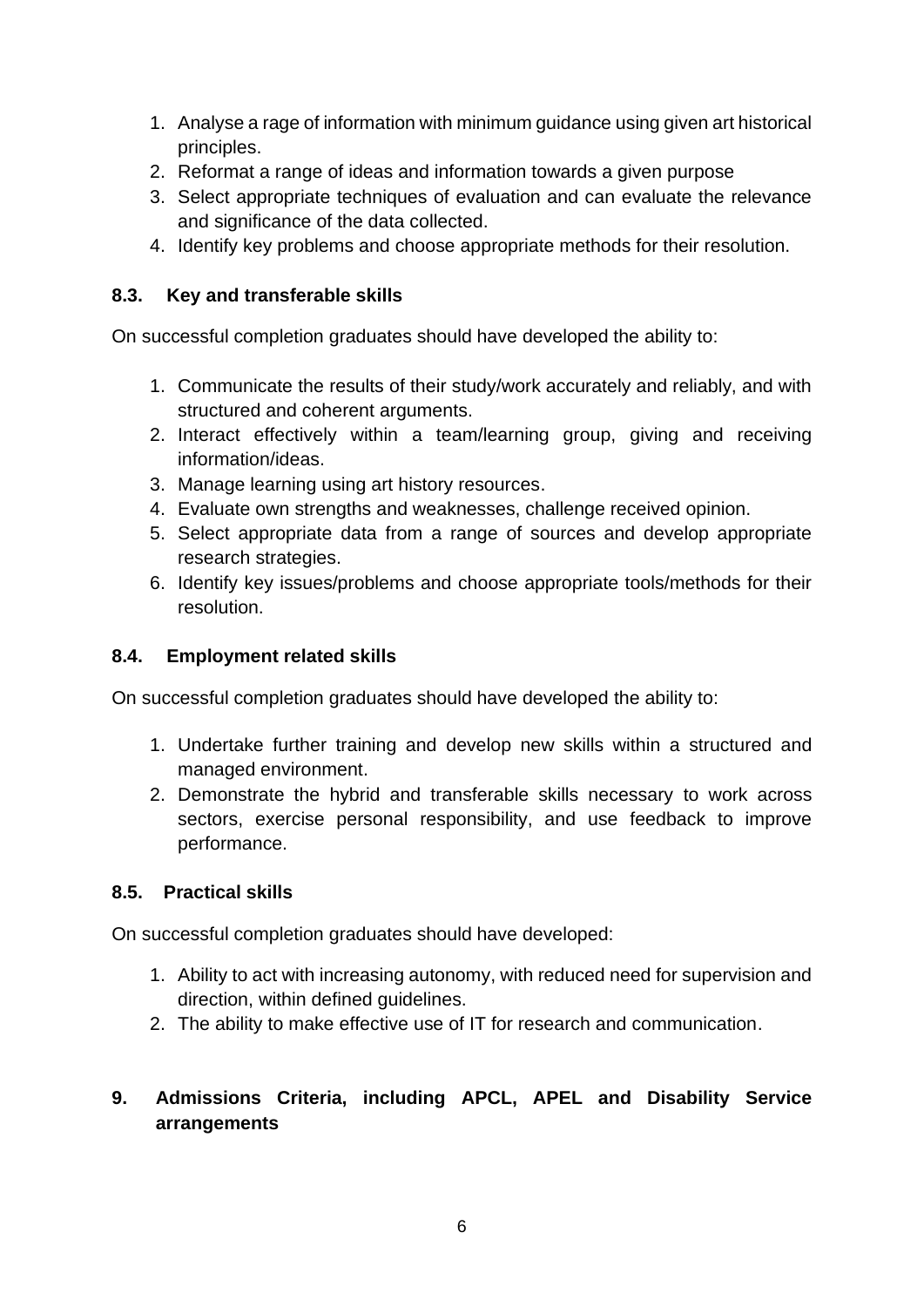All applicants must have GCSE (or equivalent) Maths and English at Grade 4 or above (equivalent to a Grade C as per the grading system until 2017).

| <b>Entry Requirements for BA (Hons) Art History</b>            |                                                                                                                                                                                                                                                                                        |  |  |  |  |  |  |  |  |  |  |
|----------------------------------------------------------------|----------------------------------------------------------------------------------------------------------------------------------------------------------------------------------------------------------------------------------------------------------------------------------------|--|--|--|--|--|--|--|--|--|--|
| A-level/AS-level                                               | Normal minimum entry requirements are A level/AS level/Vocational<br>A level: 104-112 points                                                                                                                                                                                           |  |  |  |  |  |  |  |  |  |  |
| <b>BTEC National</b><br>Diploma/QCF<br><b>Extended Diploma</b> | Candidates can be interviewed before an offer is made. Grade Pass<br>MMM - DMM in any subject.                                                                                                                                                                                         |  |  |  |  |  |  |  |  |  |  |
| Access to Higher<br><b>Education at level</b><br>3             | Candidates can be interviewed before an offer is made. Pass an<br>Access to HE Diploma in any subject, including GCSE English and<br>Maths grade 4 or above or equivalent with at least 33 credits at<br>Merit/Dist.                                                                   |  |  |  |  |  |  |  |  |  |  |
| Welsh<br><b>Baccalaureate</b>                                  | Accept as add on points; in addition to 2 A Levels                                                                                                                                                                                                                                     |  |  |  |  |  |  |  |  |  |  |
| Scottish<br>Qualifications<br>Authority                        | 104-120 points                                                                                                                                                                                                                                                                         |  |  |  |  |  |  |  |  |  |  |
| Irish Leaving<br>Certificate                                   | Obtain H4, H4, H4, H4, H4 - H3 H3 H4 H4 H4 (all at Higher level)                                                                                                                                                                                                                       |  |  |  |  |  |  |  |  |  |  |
| International<br><b>Baccalaureate</b>                          | 26-30 overall to include 4 at in any subjects at Higher Level.<br>English accepted within Higher Level = $4+$ (A1) or 5 (A2/B) Standard<br>Level = $5+$ (A1) or 6 (A2/B)<br>If overseas and not studying English within IB - MUST have IELTS:<br>6.0 overall with 5.5 in all elements. |  |  |  |  |  |  |  |  |  |  |

# **10. Progression routes/criteria for progression to Final and Intermediate Awards**

| <b>Certificate in Higher Education</b> | Achieved through completion of 120 credits at level 4.        |  |  |  |  |
|----------------------------------------|---------------------------------------------------------------|--|--|--|--|
| <b>Diploma in Higher Education</b>     | Achieved through completion of 120 credits at level 4 and 120 |  |  |  |  |
|                                        | credits at level 5.                                           |  |  |  |  |
| <b>BA (Hons) Art History</b>           | Achieved through completion of 120 credits at level 4, 120    |  |  |  |  |
|                                        | credits at level 5, and 120 credits at level 6.               |  |  |  |  |

#### **11. Non Standard Regulations**

N/A

# **12. Transitional Arrangements for existing students looking to progress onto the programme**

N/A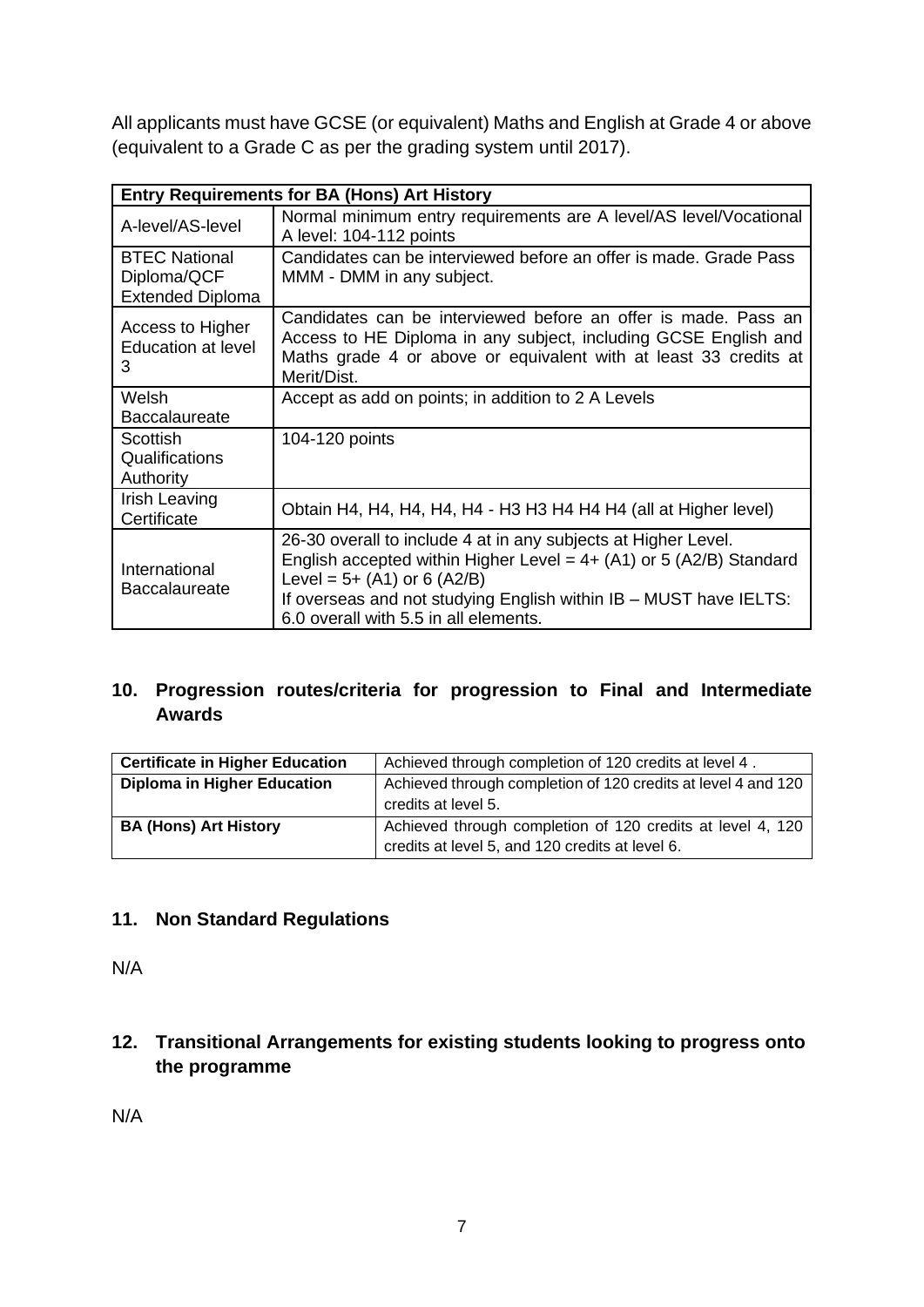**Appendices Programme Specification Mapping (UG) – core/elective modules**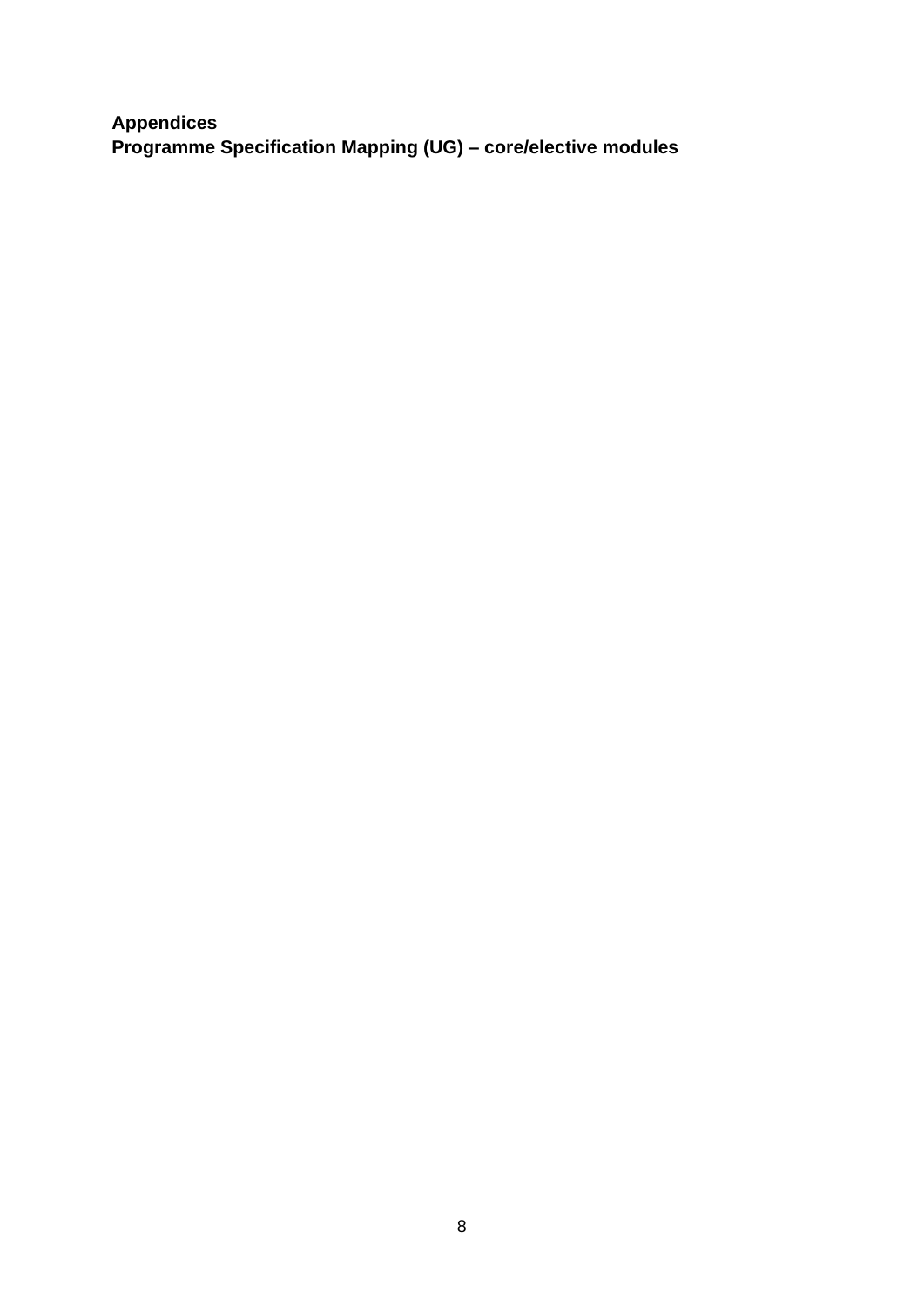| <b>Core Modules</b>                  |                    |                              | Award Learning Outcomes contributed to (for more information see Section 8) |              |                                    |                           |                           |                    |                    |                    |                    |                    |                              |                           |                           |                | Compensation       | Assessment Element(s)                               |              |                                                                                                   |
|--------------------------------------|--------------------|------------------------------|-----------------------------------------------------------------------------|--------------|------------------------------------|---------------------------|---------------------------|--------------------|--------------------|--------------------|--------------------|--------------------|------------------------------|---------------------------|---------------------------|----------------|--------------------|-----------------------------------------------------|--------------|---------------------------------------------------------------------------------------------------|
|                                      |                    | Knowledge &<br>understanding |                                                                             |              | Cognitive &<br>intellectual skills |                           | skills                    |                    |                    |                    | Key & transferable |                    | Employment<br>related skills |                           | <b>Practical skills</b>   |                | Y/N                | and weightings<br>[use KIS definition]<br>E1 - exam |              |                                                                                                   |
|                                      |                    | 1                            | $\overline{2}$                                                              | 1            | $\overline{2}$                     | 3                         | 4                         | 5                  | 1                  | 2                  | 3                  | 4                  | 5                            | 6                         | 1                         | $\overline{2}$ | 1                  | $\overline{2}$                                      |              | E2 - clinical exam<br>$T1 - test$<br>C1 - coursework<br>A1 - generic assessment<br>P1 - practical |
|                                      | ARH4003            | $\pmb{\chi}$                 | X                                                                           | X            | $\pmb{\mathsf{X}}$                 | $\pmb{\mathsf{X}}$        | $\pmb{\times}$            | $\pmb{\mathsf{X}}$ | $\pmb{\mathsf{X}}$ | $\mathsf X$        | $\pmb{\mathsf{X}}$ | $\pmb{\mathsf{X}}$ | $\pmb{\mathsf{X}}$           | $\pmb{\times}$            |                           |                | X                  | $\pmb{\mathsf{X}}$                                  | Y            | C1 100%                                                                                           |
| Level                                | <b>HIS4006</b>     |                              |                                                                             | X            | X                                  | $\pmb{\times}$            | $\pmb{\times}$            | X                  | $\pmb{\times}$     | $\mathsf{x}$       | $\pmb{\mathsf{X}}$ | $\pmb{\mathsf{X}}$ | X                            | $\boldsymbol{\mathsf{x}}$ |                           | X              |                    | X                                                   | Y            | C1 100%                                                                                           |
| 4                                    | ARH4001            | X                            |                                                                             | X            | X                                  | $\boldsymbol{\mathsf{x}}$ | X                         | X                  | X                  | X                  | X                  | X                  | x                            | $\pmb{\times}$            |                           |                |                    | X                                                   | Y            | C1 100%                                                                                           |
|                                      | <b>ARH4005</b>     | X                            | X                                                                           | X            | $\pmb{\mathsf{X}}$                 | $\pmb{\chi}$              | $\pmb{\mathsf{X}}$        | $\pmb{\mathsf{X}}$ | $\pmb{\mathsf{X}}$ | $\pmb{\mathsf{X}}$ | $\pmb{\mathsf{X}}$ | $\pmb{\mathsf{X}}$ | $\pmb{\mathsf{x}}$           | X                         | X                         | X              | X                  | X                                                   | N            | C1 100%                                                                                           |
|                                      | ARH4002            | X                            |                                                                             | X            | $\pmb{\mathsf{X}}$                 | X                         | $\pmb{\times}$            | $\pmb{\mathsf{X}}$ | $\pmb{\mathsf{X}}$ | $\pmb{\mathsf{X}}$ | $\pmb{\mathsf{X}}$ | $\pmb{\mathsf{X}}$ | X                            | $\pmb{\mathsf{X}}$        |                           |                |                    | $\pmb{\mathsf{X}}$                                  | Y            | C1 100%                                                                                           |
|                                      | ARH4004            | X                            |                                                                             | X            | X                                  | X                         | X                         | X                  | $\mathsf{x}$       | $\pmb{\chi}$       | X                  | X                  | X                            | $\pmb{\mathsf{X}}$        |                           |                |                    | X                                                   | Y            | C1 100%                                                                                           |
|                                      | <b>Level 4 LOs</b> |                              | X                                                                           | X            | X                                  | $\pmb{\chi}$              | $\mathsf X$               | X                  | $\pmb{\times}$     | X                  | X                  | $\pmb{\mathsf{X}}$ | $\pmb{\mathsf{X}}$           | $\boldsymbol{\mathsf{x}}$ | $\mathsf{x}$              | X              | $\pmb{\mathsf{X}}$ | $\mathsf{X}$                                        |              |                                                                                                   |
|                                      | <b>ARH5001</b>     | X                            | $\pmb{\mathsf{X}}$                                                          | X            | X                                  | $\pmb{\chi}$              | X                         | X                  | $\pmb{\times}$     | $\pmb{\mathsf{X}}$ | X                  | $\pmb{\mathsf{X}}$ | $\pmb{\chi}$                 | X                         | X                         | X              |                    | X                                                   | N            | C1 100%                                                                                           |
| Level                                | ARH5003            | $\mathsf{x}$                 | X                                                                           | X            | $\mathsf{x}$                       | X                         | X                         | X                  | $\pmb{\mathsf{X}}$ | X                  | $\pmb{\mathsf{x}}$ | X                  | X                            | X                         |                           |                |                    | X                                                   | Y            | C1 100%                                                                                           |
| ທ                                    | <b>ARH5004</b>     | $\pmb{\times}$               | $\pmb{\mathsf{X}}$                                                          | X            | X                                  | $\boldsymbol{\mathsf{x}}$ | $\pmb{\times}$            | $\pmb{\mathsf{X}}$ | $\mathsf{x}$       | $\mathsf{x}$       | $\pmb{\times}$     | $\pmb{\times}$     | $\pmb{\times}$               | $\mathsf{x}$              |                           |                |                    | X                                                   | Y            | C1 100%                                                                                           |
|                                      | <b>ARH5005</b>     | X                            | X                                                                           | X            | $\pmb{\mathsf{X}}$                 | $\pmb{\chi}$              | $\pmb{\mathsf{X}}$        | $\pmb{\mathsf{X}}$ | $\pmb{\times}$     | $\mathsf{x}$       | $\pmb{\mathsf{X}}$ | $\pmb{\times}$     | $\pmb{\times}$               | $\pmb{\mathsf{X}}$        | X                         | X              | X                  | X                                                   | N            | C1 100%                                                                                           |
|                                      | ARH5006            | X                            | X                                                                           | X            | X                                  | $\boldsymbol{\mathsf{x}}$ | X                         | X                  | X                  | X                  | X                  | $\pmb{\times}$     | X                            | X                         |                           |                |                    | X                                                   | Y            | C1 100%                                                                                           |
|                                      | <b>ARH5007</b>     | X                            | X                                                                           | X            | X                                  | X                         | X                         | X                  | $\mathsf{x}$       | X                  | X                  | X                  | X                            | $\pmb{\mathsf{X}}$        |                           |                |                    | X                                                   | Y            | C1 100%                                                                                           |
|                                      | <b>Level 5 LOs</b> | X                            | $\pmb{\mathsf{X}}$                                                          | X            | $\mathsf{X}^-$                     | $\pmb{\mathsf{X}}$        | $\pmb{\times}$            | $\pmb{\mathsf{X}}$ | $\pmb{\mathsf{X}}$ | $\pmb{\mathsf{X}}$ | $\pmb{\mathsf{X}}$ | $\pmb{\mathsf{x}}$ | $\pmb{\times}$               | $\pmb{\mathsf{X}}$        | $\boldsymbol{\mathsf{X}}$ | X              | $\pmb{\mathsf{X}}$ | $\pmb{\mathsf{X}}$                                  |              |                                                                                                   |
|                                      | ARH6001            | X                            |                                                                             | X            | X                                  | X                         | $\boldsymbol{\mathsf{X}}$ | X                  | $\pmb{\mathsf{x}}$ | $\pmb{\mathsf{X}}$ | $\pmb{\mathsf{x}}$ | X                  | X                            | X                         |                           |                | X                  | X                                                   | $\mathsf{N}$ | C1 100%                                                                                           |
| Level                                | ARH6003            | X                            | X                                                                           | X            | X                                  | X                         | X                         | X                  | $\pmb{\mathsf{x}}$ | $\pmb{\mathsf{X}}$ | $\pmb{\mathsf{x}}$ | X                  | X                            | X                         |                           |                |                    | X                                                   | Y            | C1 100%                                                                                           |
| ග                                    | ARH6004            | X                            | X                                                                           | $\mathsf{x}$ | $\mathsf{x}$                       | $\boldsymbol{\mathsf{x}}$ | X                         | $\pmb{\times}$     | $\mathsf{x}$       | $\mathsf{x}$       | $\pmb{\times}$     | X                  | X                            | $\mathsf{x}$              |                           |                |                    | X                                                   | Y            | C1 100%                                                                                           |
|                                      | ARH6005            | X                            | X                                                                           | X            | $\pmb{\mathsf{X}}$                 | $\pmb{\mathsf{X}}$        | X                         | $\pmb{\mathsf{X}}$ | $\pmb{\times}$     | $\mathsf{x}$       | $\pmb{\mathsf{x}}$ | $\pmb{\mathsf{X}}$ | $\pmb{\mathsf{x}}$           | $\pmb{\mathsf{X}}$        |                           |                |                    | X                                                   | Y            | C1 100%                                                                                           |
|                                      | ARH6007            | X                            | $\pmb{\mathsf{X}}$                                                          | $\mathsf{x}$ | $\pmb{\mathsf{X}}$                 | $\pmb{\chi}$              | $\pmb{\mathsf{X}}$        | $\pmb{\mathsf{X}}$ | $\pmb{\mathsf{X}}$ | $\pmb{\chi}$       | $\pmb{\mathsf{X}}$ | $\pmb{\times}$     | X                            | $\pmb{\times}$            |                           |                |                    | X                                                   | Υ            | C1 100%                                                                                           |
| <b>Level 6 LOs</b>                   |                    | X                            | X                                                                           | X            | $\mathsf{x}$                       | $\pmb{\chi}$              | X                         | X                  | $\pmb{\mathsf{X}}$ | X                  | $\pmb{\mathsf{x}}$ | $\pmb{\mathsf{X}}$ | X                            | $\pmb{\times}$            |                           |                | $\mathsf{x}$       | X                                                   |              |                                                                                                   |
| <b>Confirmed</b><br><b>Award LOs</b> |                    | X                            | X                                                                           | X            | X                                  | X                         | X                         | X                  | X                  | X                  | X                  | $\mathsf{X}$       | X                            | X                         | X                         | X              | X                  | X                                                   |              |                                                                                                   |

A**ppendix 1: Programme Specification Mapping (UG): module contribution to the meeting of Award Learning Outcomes CORE MODULES: tick those Award Learning Outcomes the module contributes to through its assessed learning outcomes.**